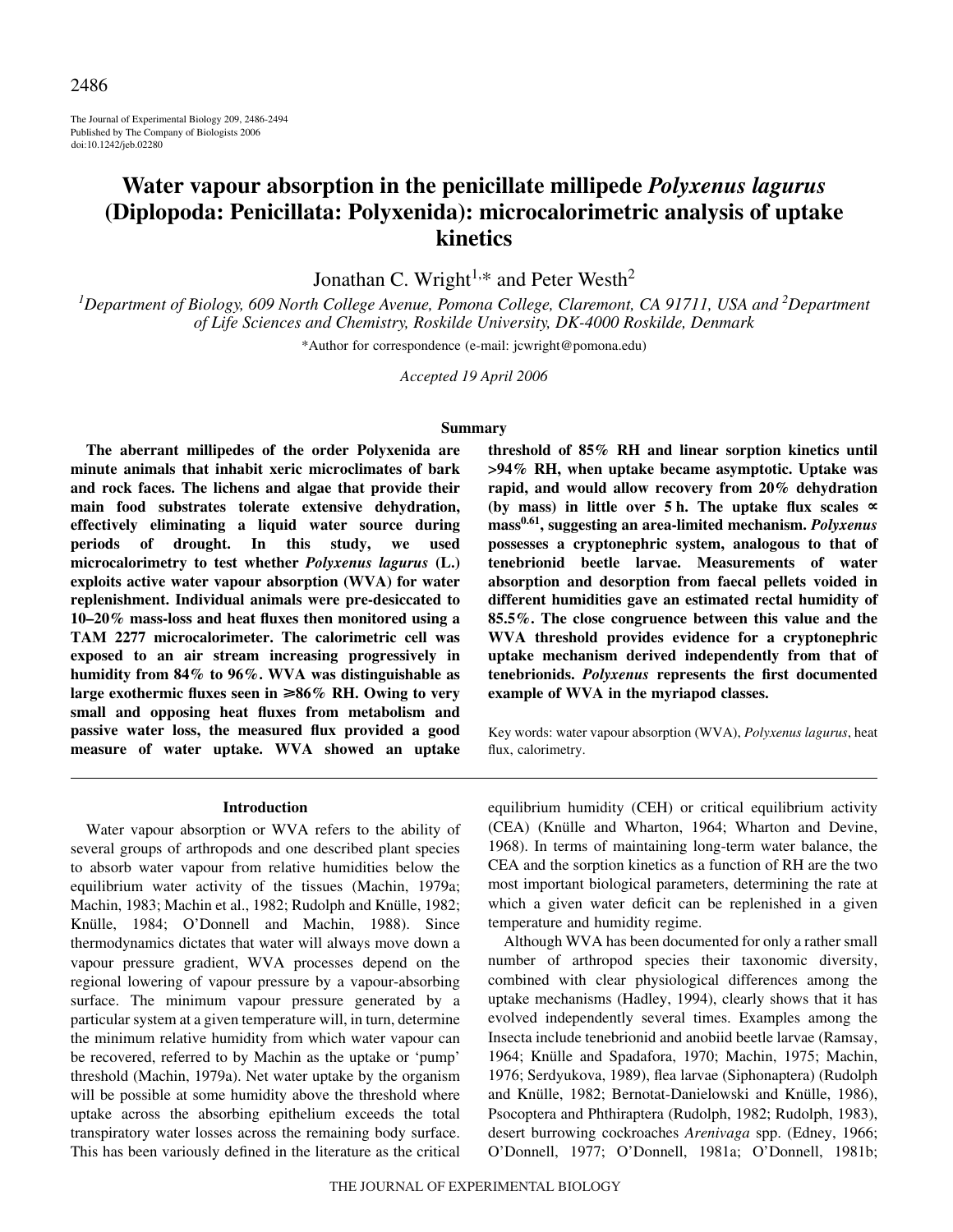O'Donnell, 1982a; O'Donnell, 1982b), and Thysanura (Noble-Nesbitt, 1969; Noble-Nesbitt, 1970a; Noble-Nesbitt, 1970b; Noble-Nesbitt, 1975; Neuhaus et al., 1978; Gaede, 1989). WVA is also described in the Acari among the Chelicerata (Lees, 1946; Rudolph and Knülle, 1974; Rudolph and Knülle, 1978; Arlian and Veselica, 1981; Knülle and Rudolph, 1983; Kraiss-Gothe et al., 1989; Sigal et al., 1991; Gaede and Knülle, 1997; Gaede and Knülle, 2000; Yoder and Benoit, 2003), and in the oniscidean isopods among the Crustacea (Wright and Machin, 1990; Wright and Machin, 1993a; Wright and Machin, 1994b; Wright and O'Donnell, 1992). A capacity for WVA has not been described in the non-acarine arachnids or in any of the myriapod classes.

*Polyxenus lagurus* (L. 1758) is the most common European millipede in the aberrant basal subclass Penicillata Latreille 1831 (formerly Pselaphognatha). This taxon comprises a single order Polyxenida Verhoeff 1934, with a worldwide distribution and 160 described species (Nguyen Duy-Jacquemin and Geoffroy, 2003). Most of these belong to the family Polyxenidae and the cosmopolitan genus *Polyxenus*. Like congenerics, *Polyxenus lagurus* is minute, measuring 3–4·mm in length, and the body is covered with fans of strongly sculpted trichomes (Eisenbeis and Wichard, 1987). Caudally, *Polyxenus* spp. bear two dense brushes of long, detachable spines with recurved tips that are released if the animal is attacked. They form a remarkably effective defence mechanism, hooking onto the setae of ants and spiders and then hooking into one another as the assailant attempts to groom (Eisner et al., 1996). In a short period, the animal is entangled and helpless.

*Polyxenus* spp. are mesic–xeric in habit, contrasting markedly with most other Diplopoda. Their typical habitats are generally described as litter and bark (Schömann, 1956; Seifert, 1960; Eisenbeis and Wichard, 1987; David, 1995), although the present authors have most commonly collected *P. lagurus* from rocks and old walls. They are diurnally active, feeding on algal films and lichens (Schömann, 1956; Eisenbeis and Wichard, 1987), often in warm and dry conditions and direct sunlight. While most millipedes have high integumental permeability, with standardized fluxes in the range of  $0.1-2.5 \mu g h^{-1}$  cm<sup>-2</sup> Pa<sup>-1</sup> (Appel, 1988; Hopkin and Read, 1992; Meyer and Eisenbeis, 1985), *P. lagurus* is remarkably impermeable, with an integumental conductance comparable to that of the most xeric insects. Eisenbeis and Wichard (Eisenbeis and Wichard, 1987) measured losses for *P. lagurus* of about 0.012  $\mu$ g h<sup>-1</sup> cm<sup>-2</sup> Pa<sup>-1</sup> in relative humidities of 0 and 33% RH, similar to the permeability of *Tenebrio molitor* (L.) pupae (Holdgate and Seal, 1956) and to values described for most mesic–xeric arachnids (see Hadley, 1994). Even the large desert millipede *Orthoporus ornatus* (Girard) has a permeability about 5 times greater  $(0.06 \,\mu g \, h^{-1} \, cm^{-2} \, Pa^{-1})$ (Crawford, 1972) than that of *P. lagurus*.

In spite of its low water-loss rates, the small size of *P. lagurus* will impose whole-animal conductances or massspecific water loss rates far greater than those experienced by larger mesic–xeric arthropods in the 100 mg to 10 g size range.

# *Water vapour absorption in Polyxenus* 2487

Maintenance of long-term water balance in this species will consequently require an effective avenue of water uptake. This is made all the more critical by the ability of rock-encrusting lichens and algae to withstand near-complete water losses (Beckett, 1995; Kranner et al., 2003), reducing or eliminating the availability of pre-formed water to the epilithic arthropod fauna during periods of drought. Whether *P. lagurus* depends primarily on the existing water in food, dew, metabolic water or WVA is unknown. The ability of *P. lagurus* to rehydrate rapidly in 98% RH has been reported (Eisenbeis and Wichard, 1987). Although they did not clarify whether liquid water might have been available, or whether an active process was involved, Eisenbeis and Wichard concluded that this represented water vapour uptake. To explore the possibility that *P. lagurus* is able to absorb water vapour from subhaemolymph water activities, we used microcalorimetry to monitor water exchange of this species in flowing air at precisely controlled relative humidities. This method has been used with success in the study of WVA in *Tenebrio* larvae (Hansen et al., 2004) and provides superior sensitivity to gravimetric procedures.

## **Materials and methods**

*Polyxenus lagurus* L. were collected from old walls in Roskilde, Denmark, and transported to the lab at Roskilde University. This species comprises both bisexual and parthenogenetic (thelytokous) populations, though these are not reliably distinguishable by external morphology (Enghoff, 1976). The local abundance of animals allowed new specimens to be collected from the field for each period of study. Prior to calorimetry, animals were weighed on a digital microbalance (Mettler-Toledo AT 261, Columbus, OH, USA) with a resolution of 10  $\mu$ g and then dried over P<sub>2</sub>O<sub>5</sub> in a desiccator to between 10 and 20% mass-loss. This typically took 36–48 h. Since the millipedes are able to climb almost any surface, they were contained within small polyethylene tubes with foam plugs during desiccation.

Calorimetric measurements used an isothermal Thermal Activity Monitor (TAM) 2277 (Thermometric, Järfälla, Sweden). All experiments were run with individual animals using an air-flow rate of 100 ml  $h^{-1}$  and temperature of 25 $^{\circ}$ C. Thermistors connecting to the animal cell (Cell 1) recorded the total heat flux due to metabolism and water exchange. Full details are given elsewhere (Hansen et al., 2004). In a subset of trials, the air-stream from Cell 1 was passed into a second calorimeter cell containing 700  $\mu$ l water. The humidity of the air-stream exiting Cell 1 determines the amount of water that must be evaporated to saturate the air exiting Cell 2, and hence the endothermic heat signal in the second channel, provided that the air stream reaches saturation during the passage. The latter was confirmed in controls with saturated solutions of, respectively, NaCl  $(a_w=0.753)$  and KNO<sub>3</sub>  $(a_w=0.936)$ (Greenspan, 1977) in Cell 1 and in trials with variable air flow rates. These control experiments concurrently suggested that a possible error due to a vapour pressure deficit in the air leaving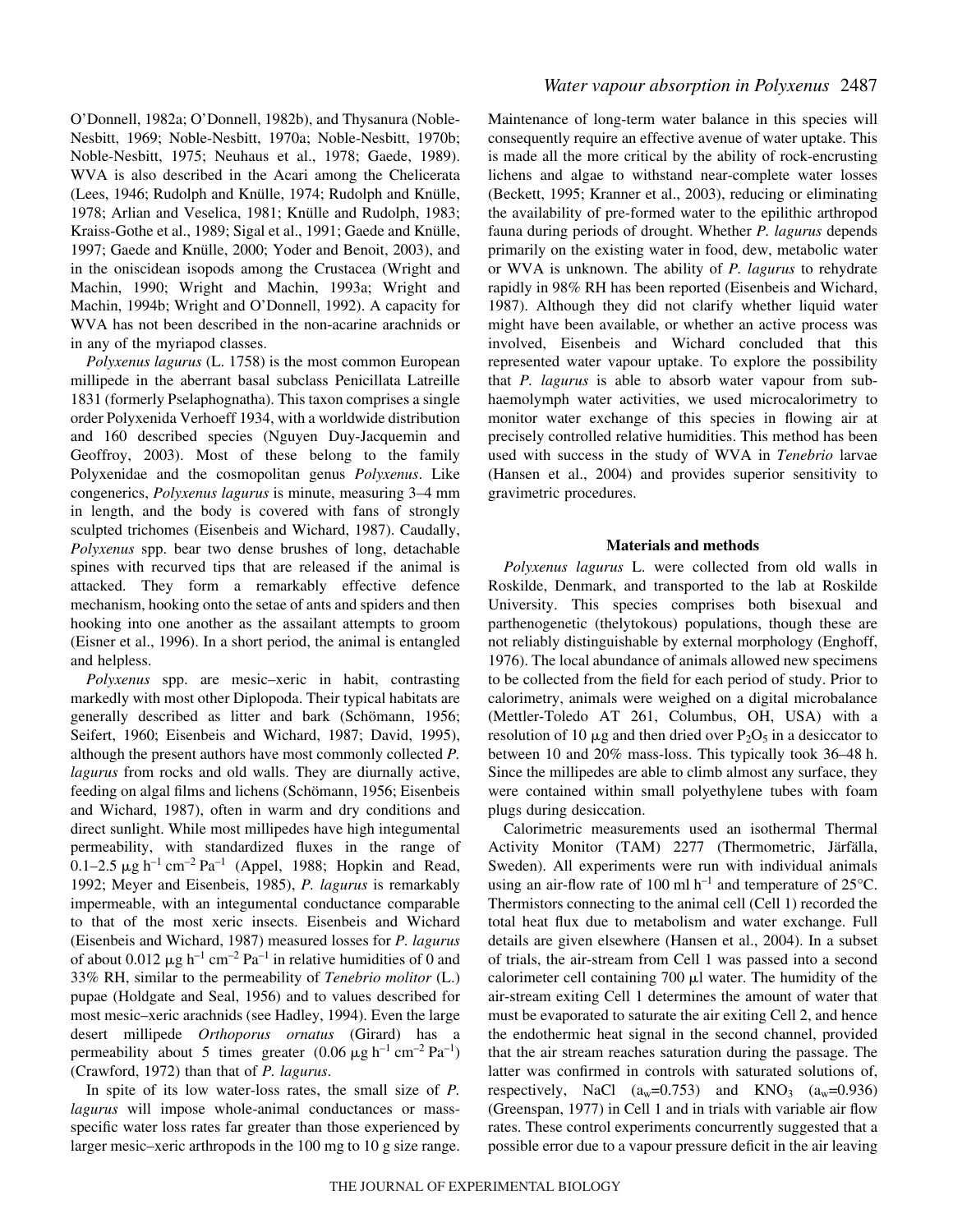Cell 2 was small compared to other experimental limitations. The heat signal from Cell 2  $(\mu W)$  thus allows an accurate determination of the equilibrium humidity in Cell 1. The vapour density of this air stream  $(g l^{-1})$  is readily calculated knowing the latent heat of vapourization of water at 25°C  $(2443 \text{ J g}^{-1})$  (Atkins and de Paula, 2002):

$$
VD_{cell 1} = (HF_{cell 2} \times 3600) / (AF \times 2443)
$$
,

where  $VD_{cell 1}$  is vapour density in Cell 1 (g  $1^{-1}$ ); HF<sub>cell 2</sub> is heat flux attributable to Cell 2 (W);  $3600 =$  number of seconds h<sup>-1</sup>; AF is air flow  $(l \, h^{-1})$ . Dividing the result by the vapour density of saturated air at  $25^{\circ}$ C (0.02213 g l<sup>-1</sup>) then yields the relative humidity of the air stream  $(\%)$ .

This value will be primarily determined by the RH of the initial air stream, but also by the addition or removal of water vapour from Cell 1 by the animal. By subtracting the heat signal measured in Cell 2 from a blank using an empty cell, the net humidity change  $(\%)$  resulting from the animal is calculated. In order to convert a deviation in the measured signal  $(\mu W)$  into a measure of water exchange, the integration of the signal over time is simply divided by the latent heat of vapourization of water at 25°C:

### Water exchange = Integral  $\times$  3600 / 2443,

where water exchange is in  $\mu$ g and Integral is  $\mu$ W h. Similarly, in order to convert a measured heat signal (in  $\mu$ W) from Channel 2 into a measure of water flux ( $\mu$ g h<sup>-1</sup>), a blank run is subtracted from the signal and the corrected value divided by the latent heat of vapourization:

### Water flux = Heat flux  $\times$  3600 / 2443.

Preliminary calorimetric runs showed two distinct features. First, the baseline-corrected heat signal in humidities between 70% and 85% was extremely small and negative, in the order of  $0.2-0.4 \mu W$ . Second, a much larger negative signal indicating water vapour absorption was routinely seen in relative humidities above 86%. To study the sorption kinetics, we used a protocol starting at 84% and then increasing the humidity stepwise by increments of  $2\%$  every 4 h. Owing to the increasing equilibration times imposed by adsorption and desorption of water from the calorimetric cell at the highest humidities, experimental runs were not extended above 96% RH. In order to differentiate the positive (endothermic) water loss and negative (exothermic) metabolism components of the signal in non-absorbing animals, we also recorded the metabolic heat signal independently using hydrated animals in still air at 100% RH. This was done by loading an animal into the calorimetric cell and adding 2 small (ca.  $1 \mu l$ ) water droplets to the vertical sides of the cell to saturate the humidity. The cell was then sealed and lowered into the TAM 2277. The heat signal equilibrated within 1 h. The disparity between this signal and the signal in flowing air at sub-saturated humidities represents the humidity-dependent contribution of evaporative heat flux to the net signal. We were also able to estimate this value independently using the permeability calculated from the initial desiccation of animals in 0% RH.

## **Results**

Calorimetric runs were performed on a total of 24 animals. An example plot showing the heat signal recorded during the step-wise increases in RH over time (*t*) is shown in Fig. 1. The red and black traces in Fig. 1A illustrate two separate runs with a millipede in Cell 1 and the green trace is a blank experiment with an empty calorimetric cell. The hydrated masses were, respectively, 0.49 mg and 0.50 mg and both animals were dried to 0.40 mg prior to the calorimetric measurements. The figure also shows the RH step-profile. The heat flow between the peaks, when the adsorption is equilibrated, quantifies WVA. Exothermic heat-flows are given with negative signs. For example, the red trace shows no absorption (i.e. the signal is equal to the blank) for RH<90%. At this humidity, however, (at  $t \sim 16$  h) a sharp decrease signifies the onset of WVA. Analogously, the black curve shows onset of WVA at  $t \sim 7$  h  $(RH=86\%)$  which ceases at  $t \sim 18$  h when RH has reached 92%. Animals were sometimes observed to terminate WVA, only to start again within a few hours, showing that both the initiation and termination of WVA are clearly under voluntary control.

Fig. 1B shows data from Cell 2 during the latter period of these same experiments. These data directly reflect water exchange in the animal. Thus, if the experimental animal loses water, thereby enriching the air flow with water vapour, the endothermic heat flow will be lower than the blank. Conversely, water uptake by the animal in Cell 1 will enlarge the heat flow in Cell 2 above that of the blank. Inspection of the results shows that the (numeric) differences between experiment and blank discussed for Fig. 1A are mirrored in Fig. 1B. For example, at *t*=17 h the red and black traces are 6  $\mu$ W below the blank in Fig. 1A and 6  $\mu$ W above the blank in Fig.  $1B$ , and at  $t=20$  h the discrepancy between the blank and the red trace is  $8 \mu W$  in both panels. This relationship between Cells 1 and 2 was found to be consistent, and it indicates that the exothermic shift in heat flow with respect to the blank in Cell 1,  $HF_{WVA}$ , solely reflects the condensation of water during WVA.

In principle, the baseline-corrected heat signal in nonabsorbing animals represents the sum of the exothermic heat flux due to metabolism  $(HF_{met})$  and the endothermic flux due to net (transpiratory and respiratory) water losses  $(HF_w)$ . In 84% RH, the net signal ( $HF_{met} + HF_{wl}$ ), estimated for 10 nonabsorbing animals, was about  $0.2-0.4 \mu W$ , which is comparable to the detection level in perfusion experiments. The net value for inactive animals is only about  $5\%$  of  $HF_{WVA}$ in 88% RH, and about 1% of the signal in 94%. We conclude that the accordance of the numeric values of  $HF_{WVA}$  in Cell 1 and Cell 2 and the insignificant size of the sum  $(HF<sub>met</sub>+HF<sub>w1</sub>)$ collectively suggest that the rate of WVA is reflected directly in HF<sub>WVA</sub> taken from Cell 1. Since the measurements in Cell 2 are more experimentally demanding, and have lower resolution due to the large background (cf. Fig. 1B), we base the following analyses on  $HF_{WVA}$  values from Cell 1.

In humidities between 86% and 92%,  $HF_{WVA}$  measured in Cell 1 was typically very uniform throughout the duration of WVA. By contrast, in 94% and 96% RH the signal showed a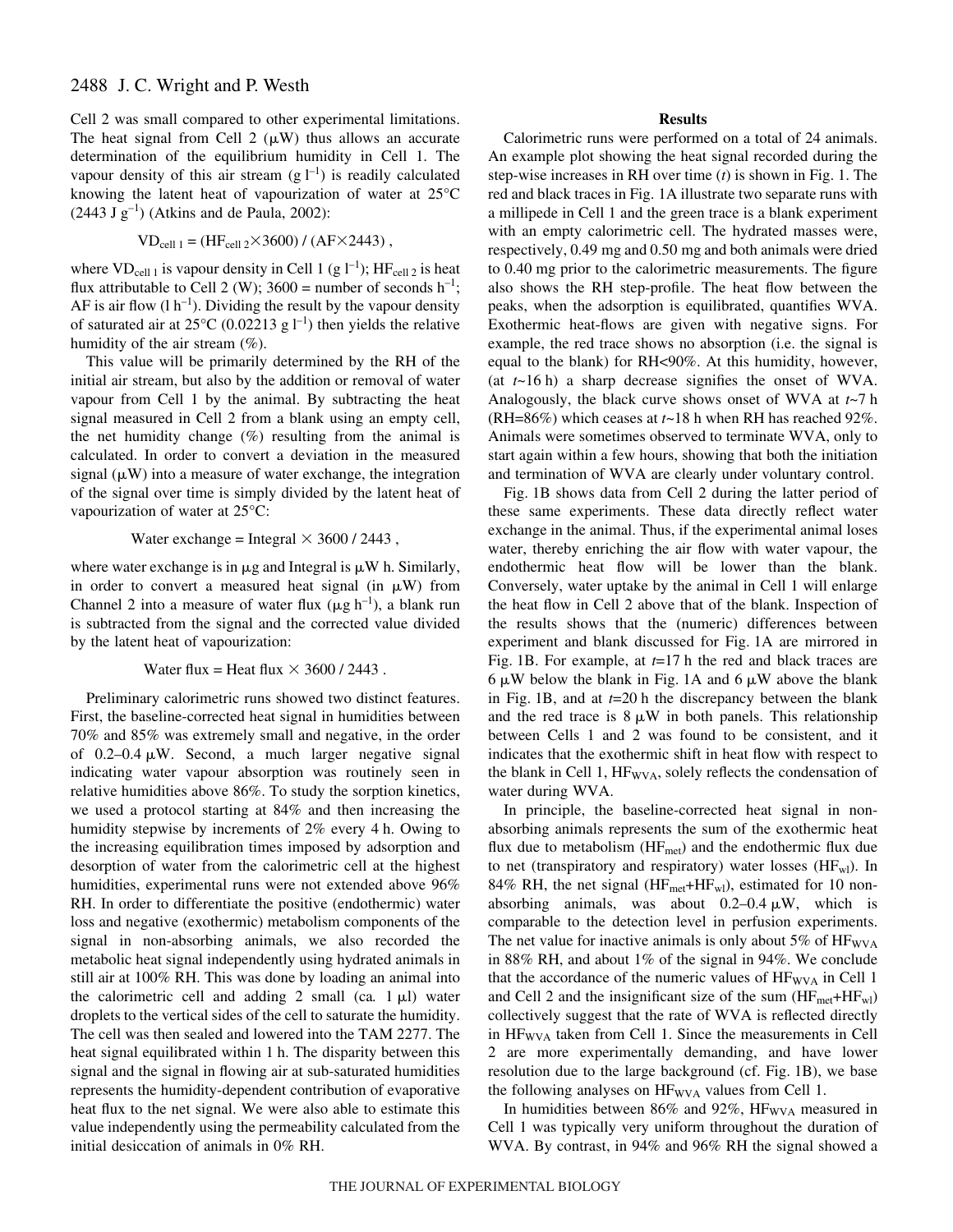small asymptotic increase, typically stabilizing within 3-4 h at a value 10–20% above the initial reading. This can be attributed to the depletion of the chamber RH by WVA, which in turn lowers the rate of WVA until steady-state equilibrium is attained. Since the amount of water removed from the air stream by the animal is quantified by  $HF_{WVA}$ , the steady-state humidity in the chamber can be readily calculated by mass conservation considerations. Thus, the height of the steps in Fig. 1B shows that a change in RH of one unit corresponds to a heat flow of  $16 \mu W$  (the same number can be derived theoretically from the equations in the Materials and methods section). It follows that the ambient humidity at steady-state WVA,  $RH_{s-s}$ , can be written  $RH_{s-s}=RH-HF_{WVA}/16$ . Applying this latter equation to our data shows that the reduction in ambient humidity due to WVA ranges from 0.1% RH for the lower to 0.7% RH for the higher uptake rates.

Mean uptake fluxes  $(\pm \text{ s.e.m.})$ , expressed both as the negative heat signal (HF<sub>WVA</sub>;  $\mu$ W) and the calculated water uptake (in  $\mu$ g h<sup>-1</sup>), are plotted as a function of ambient RH in Fig. 2; summary data for WVA are shown in Table 1. The humidity is specified by the steady-state values,  $RH_{s-s}$ , defined above. Thus, in Fig. 2, each data point represents the average



*Water vapour absorption in Polyxenus* 2489

Table 1. *Uptake flux measures for the experimental animals* 

 $\overline{a}$ 

| Uptake flux                                                                                                                                          | Mean $\pm$ s.e.m.                                     | N        |
|------------------------------------------------------------------------------------------------------------------------------------------------------|-------------------------------------------------------|----------|
| Standardized ( $\mu$ g h <sup>-1</sup> Pa <sup>-1</sup> )<br>Mass-specific (% $h^{-1}$ Pa <sup>-1</sup> )<br>Mass-specific in 95.3% RH (% $h^{-1}$ ) | $0.061 \pm 0.0026$<br>$0.014\pm0.0006$<br>$3.7 + 0.3$ | 63<br>63 |

Sample sizes vary according to the number of individual animals that absorbed in a given humidity.

Vapour pressure gradients for uptake are calculated assuming an uptake threshold of 0.85 or 2690 Pa at 25°C. The standardized uptake flux is calculated using only data from the linear part of the sorption curve (RH<94%).

 $RH_{s-s} \pm s.e.m.$  for each RH step during WVA. Several animals initiated WVA in 86% RH, but with one exception it terminated again after a short period, possibly because WVA reduced the water activity of the calorimetric cell below the uptake threshold. The sorption curve extrapolates to an estimated uptake threshold of 85% RH ( $a_w$ =0.85). Because of the extremely low passive loss at this humidity, the disparity between the threshold activity and CEA is negligible. The

> sorption curve shows an asymptotic profile with the uptake flux saturating as the humidity increases above 94%. Below this humidity, the sorption curve is linear with a slope of 1.94  $\mu$ g h<sup>-1</sup> RH<sup>-1</sup>. Standardized uptake fluxes in Table 1 are calculated using the linear portion of the sorption curve and express uptake as a

> Fig. 1. (A) Sample plot of a recording trace in which the relative humidity was increased stepwise from 84% to 94%. The left ordinate shows the measured heat signal  $(\mu W)$  and the right ordinate shows the relative humidity (RH), plotted as the broken line. Exothermic heat flows are negative. The black and red plots show data for two different animals; the green plot is a blank recorded with an empty calorimetric cell. The (negative) peaks at each RH increment represent the exothermic heat of water adsorption to the walls of the calorimetric vessel. Clear deviations from the blank in the equilibrated trace show exothermic heat flow attributable to WVA. The abrupt decrease in heat flow in the red trace at 23 h shows that the animal terminated WVA at this time and the black trace shows a similar termination of WVA at ca. 18 h. Further explanation is provided in the text. (B) The heat signals recorded in the second (water) channel for these same animals during the later period of data collection. Depression of the RH in Cell 1 during WVA results in a corresponding increase in evaporation from Cell 2 and augmented endothermic (positive) heat flow compared to the blank. The red trace shows the onset of WVA in this animal at  $~16$  h. The black trace shows an animal that is initially absorbing, but ceases WVA at  $~18$  h. Fuller discussion is given in the text.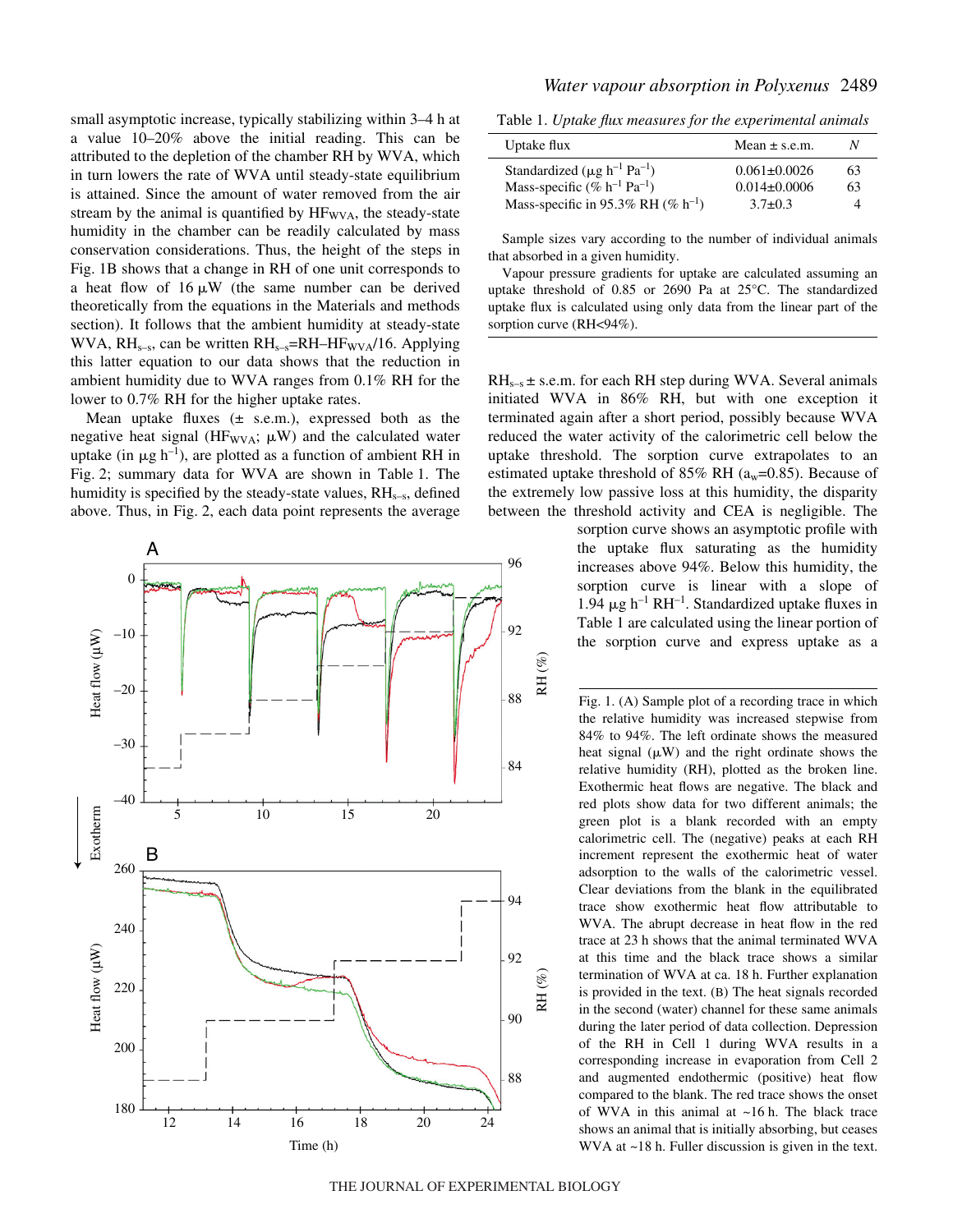

Fig. 2. Mean WVA uptake fluxes ( $\pm$  s.e.m.; vertical error bars), expressed both as the exothermic heat signal (HF<sub>WVA</sub>;  $\mu$ W) and the uptake flux ( $\mu$ g h<sup>-1</sup>), plotted as a function of the steady-state relative humidity in the calorimetric cell  $(RH<sub>s-s</sub>)$ in  $\%$ ). RH<sub>s–s</sub> values are calculated as indicated in the text and the data points represent the means for each RH-step (± s.e.m.; horizontal error bars). Water vapour uptake in *P. lagurus* increases linearly with relative humidity up to 92% RH, but shows asymptotic kinetics above this value. *N*=4-16.

function of the vapour pressure gradient between the ambient RH and the threshold (85%). The corresponding vapour pressure gradient was calculated assuming a saturation vapour pressure at  $25^{\circ}$ C of 3169 Pa; thus 1% RH represents 31.69 Pa.

The data shown in Fig. 2 are not standardized for animal mass, so variation in uptake flux and/or uptake threshold as a function of size will contribute variability to the data. Animal masses for our trials varied approximately twofold, from 0.35 to 0.72 mg. In order to analyze the effects of body mass on uptake flux, the uptake fluxes measured in different RH conditions were standardized for the vapour pressure gradient between the uptake site and ambient air  $(\mu g \, h^{-1} \, Pa^{-1})$ , using the calculated threshold activity of 0.85. A log–log comparison of standardized uptake flux against body mass then permits the calculation of intraspecific scaling parameters for WVA in *Polyxenus* (see Wright and Machin, 1993a). The resulting least-squares regression generates a slope of  $0.605 \pm 0.144$  ( $\pm$  s.e.m.) ( $r^2 = 0.33$ ;  $N = 38$ ), thus indicating that standardized uptake flux scales in

Table 2. *Mean water loss and related measures for 17 experimental animals*

|                                                                         | Mean $\pm$ s.e.m. |
|-------------------------------------------------------------------------|-------------------|
| Standardized loss flux (ng $h^{-1}$ cm <sup>-2</sup> Pa <sup>-1</sup> ) | $7.40 + 1.17$     |
| Permeability (cm $s^{-1} \times 10^4$ )                                 | $2.89 \pm 0.457$  |
| Mass-specific loss in dry air (% $h^{-1}$ $a_w^{-1}$ )                  | $0.330 \pm 0.052$ |
| Mean flux in 84% RH ( $\mu$ g h <sup>-1</sup> )                         | $0.221 \pm 0.036$ |
|                                                                         |                   |

For the standardized loss flux, the surface area was estimated as  $12M_b^{0.67}$  (Edney, 1977). The mean animal mass  $(M_b)$  was 0.45 mg.

proportion to body mass  $(M_b)^{0.605}$ . This is considered further in the Discussion.

The metabolic heat flux measured for test animals in closed calorimetric cells at 100% RH had a mean value of  $0.35\pm0.22 \mu W$  (*N*=4), which was not significantly different from zero. In subsaturated humidities, evaporative heat flux  $(HF_w)$  will also contribute to the net heat flow measured. This can be estimated for a given humidity based on the gravimetrically determined water loss rates of whole animals, shown in Table 2. These data give an estimated mean water loss for a 0.45 mg animal in 84% RH of 0.22  $\mu$ g h<sup>-1</sup>. Multiplying this value by the latent heat of evaporation of water (see above) gives an  $HF_{wl}$  value of 0.15  $\mu$ W. The negligible contribution of both metabolic heat flux and  $HF_{wl}$  to the net measured heat signal, combined with the fact that they represent opposing heat signals, confirms the validity of quantifying WVA directly from the data in Cell 1.

As discussed above, the water recovery measured directly in Cell 2 generates the same (numerical) heat flow as the HF<sub>WVA</sub> observed in Cell 1 during WVA. This shows that a possible increase in metabolic heat output,  $HF<sub>met</sub>$ , during WVA is below the experimental resolution in Cell 2, which is about  $1 \mu W$ . This resolution corresponds to about a threefold increase above the

standard metabolic rate (SMR). It is likely that the actual increase in HF<sub>met</sub> during WVA is considerably smaller, based on measurements for *Tenebrio molitor* (Hansen et al., 2006) and the low energetic cost of WVA predicted from the Gibbs equation (Lees, 1948; Ramsay, 1964; Edney, 1977; O'Donnell and Machin, 1988). The very low metabolic cost of WVA, compared to the large  $HF_{\text{WVA}}$ , does not represent a violation of fundamental laws of thermodynamics since the  $HF_{\text{WVA}}$  is due to the latent heat of condensation. If water was moving down an activity gradient solely in the liquid phase, the heat released would be smaller than the metabolic heat consumed in generating that gradient, in accordance with the 2nd law of thermodynamics.

#### **Discussion**

This paper demonstrates clearly that *Polyxenus lagurus* is capable of active water vapour absorption with an uptake threshold of 0.85 at 25°C. This confirms the suggested utilization of WVA in this species (Eisenbeis and Wichard, 1987) and makes it the only documented species capable of WVA in the Diplopoda or any of the myriapod classes.

Water vapour uptake is rapid, plateauing at approximately 17  $\mu$ g h<sup>-1</sup> in 96% RH for a 0.45 mg animal. The linear portion of the sorption curve between 86% and 92% RH represents a standardized uptake flux of 0.061  $\mu$ g h<sup>-1</sup> Pa<sup>-1</sup>. This is quite close to the value of 0.104  $\mu$ g h<sup>-1</sup> Pa<sup>-1</sup> estimated for a 0.45 mg animal using the following allometric equation for a range of vapour-absorbing arthropods:

$$
J_{\rm WVA} = 0.18 M_{\rm b}^{0.692}
$$

(derived from Wright and Machin, 1993a), where  $J_{\text{WVA}}$  is the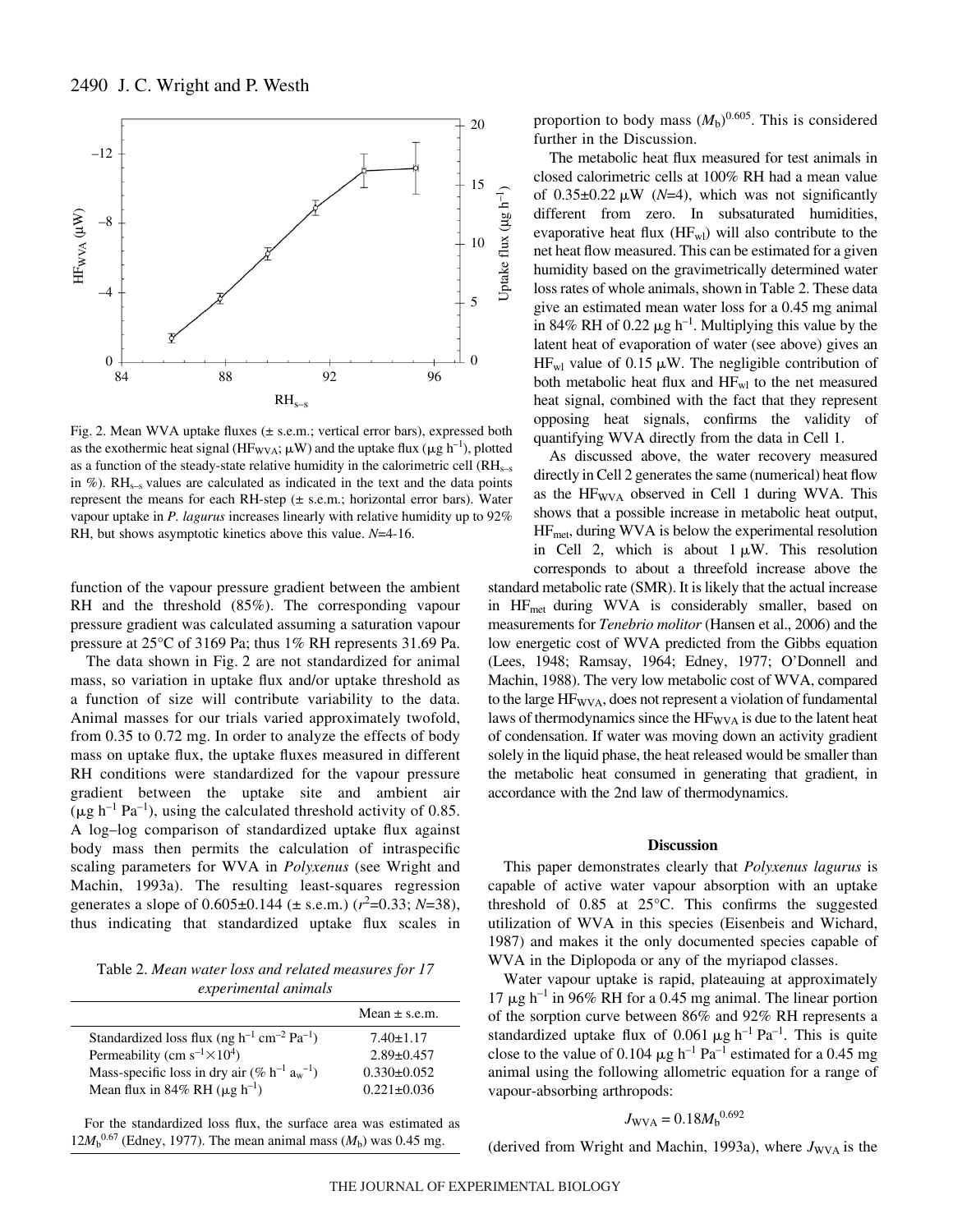standardized uptake flux ( $\mu$ g h<sup>-1</sup> Pa<sup>-1</sup>) and  $M_b$  is the animal mass (mg).

The exponent for interspecific scaling of standardized uptake flux is close to the value of 0.67 that would be predicted for geometric scaling if uptake flux were area-limited. Intraspecific scaling of standardized uptake flux has only been studied in the larvae of the tenebrionid beetles *Tenebrio molitor* and *Onymacris marginipennis* (Breme) (Coutchié and Machin, 1984), with both species showing similar exponents (0.355 and 0.418, respectively), lower than our estimate for *Polyxenus*. However, measurements of rectal length and circumference for both species show a strongly allometric scaling of rectal surface area with mass, and the calculated exponents (0.370 and 0.379) provide a reasonable match to the scaling of uptake flux, again indicating an area-limited process. The intraspecific scaling of uptake flux against body mass in *Polyxenus*, determined from the present study, has an exponent of 0.605±0.144. Although the modest sample size and small mass range of the animals limits the precision of this estimate, it indicates that uptake flux in *Polyxenus* conforms to the predicted geometric scaling for an area-dependent function, as seen for interspecific scaling.

The most physiologically and ecologically significant consequence of the 0.692 exponent for interspecific scaling of WVA is that mass-specific uptake fluxes decrease in larger species. In small arthropods, WVA provides very effective mass-specific water recovery (O'Donnell and Machin, 1988). Our calculated uptake rates for *P. lagurus* would allow replenishment of  $3.7\%$  mass loss per hour, or  $20\%$  in  $5.4~h$ , by a representative 0.45 mg animal in  $\geq 94\%$  RH. Combined with the remarkably low integumental permeability, measured here as 7.2 $\pm$ 1.3 ng h<sup>-1</sup> cm<sup>-2</sup> Pa<sup>-1</sup>, this renders the species extremely well adapted to the highly exposed and frequently xeric microclimate of bark and rock surfaces.

The site and mechanism of WVA in *P. lagurus* are not known, but the structure of the rectum indicates a likely absorption site and colligative process. Like the tenebrionid beetles, this species possesses a cryptonephric system (Schlüter and Seifert, 1985). The medial region of the 2 Malpighian tubules forms a 'thick meandering segment', lying closely apposed to the rectal wall and ensheathed by a perinephric membrane. The cryotonephric system is well established as the site for WVA in *Tenebrio* (Ramsay, 1964; Machin, 1979a; Machin, 1979b; Tupy and Machin, 1985). In such a system, the presence of an osmotically impermeable perinephric membrane, combined with the generation of high osmolalities within the tubule lumina, provides a mechanism for the unidirectional movement of water from the rectal lumen into the perinephric space surrounding the tubules (Grimstone et al., 1968). In both *Polyxenus* and the tenebrionids, such a system likely evolved for purposes of dehydrating the faeces, and by generating depressed water activities it was elegantly preadapted for WVA. There are, to our knowledge, no anatomical studies on hindgut structure in other Polyxenida to indicate whether a cryptonephric system is present in other genera. The remaining millipede orders apparently lack this specialization,

with the Malpighian tubules lying free in the haemolymph (Seifert, 1979; Hopkin and Read, 1992).

Physiological studies on specific ion concentrations and water activities generated by the Malpighian tubules in *Polyxenus* have not been done, but *Glomeris marginata* tubules transport sodium, not potassium, as the primary cation driving fluid transport (Farquharson, 1974). This is potentially significant since the saturation water activity for potassium chloride is 0.85 (Winston and Bates, 1960), making potassium a potentially problematic primary cation for a species with an uptake threshold of 0.85. Machin and O'Donnell, however (Machin and O'Donnell, 1991), showed that *Onymacris marginipennis*, with a WVA threshold of 0.841 (Coutchié and Machin, 1984), still transports potassium as the primary cation in the cryptonephric portion of the Malpighian tubules. Measured potassium concentrations in the tubule lumina *in vitro* reached 3350 mmol  $l^{-1}$ , sufficient to generate a water activity of 0.89 when combined with peak measured concentrations for Na+ and Cl– . In view of some osmotic dilution of the preparation from bathing saline in the rectal lumen, a space that is naturally air-filled*,* the authors determined that the active accumulation of KCl by the cryptonephric tubules probably generates lower activities, consistent with the WVA threshold, *in vivo*. Since the measured threshold activity of 0.841 is below the saturation activity for KCl, they concluded that KCl supersaturation occurs in the tubule lumina. In view of the slightly higher threshold activity determined here for *Polyxenus*, we might therefore reasonably expect either  $K^+$  or  $Na^+$  to be the major cation transported by the Malpighian tubules.

Corroborative evidence for a rectal uptake site was sought by examining water exchanges from faecal pellets in hydrated animals. The amount of water absorbed or evaporated from voided faecal pellets in different humidities provides a sensitive means of determining the rectal water activity (Wright and Machin, 1993b). Calorimetric runs examining water exchanges from faecal pellets were conducted with fifteen freshly collected *Polyxenus* using various protocols ranging from 0 to 96% RH. The amount of water that must be evaporated or condensed to bring the faecal pellet into equilibrium with a given RH will increase as the ambient water activity deviates further from the faecal pellet (rectal) activity. The mass of water exchanged varies linearly with the reciprocal of the water activity deficit or vapour pressure deficit (Machin, 1975; Machin, 1979a; Machin, 1979b).

Heat fluxes during the release of faecal pellets in relative humidities below 84% were easily distinguished as sharp endothermic spikes, lasting about 10 min in duration. Similar endothermic spikes were not seen in any higher humidity. Nine clear exothermic spikes were seen in non-absorbing animals in 88% and 90% RH, but were not reliably distinguishable in higher humidities, mainly because most animals initiated WVA and this made their identity ambiguous. One clear peak in 92% RH almost certainly arose from the water desorption from more than one voided pellet, based on its duration, and was excluded owing to this uncertainty. The integrated heat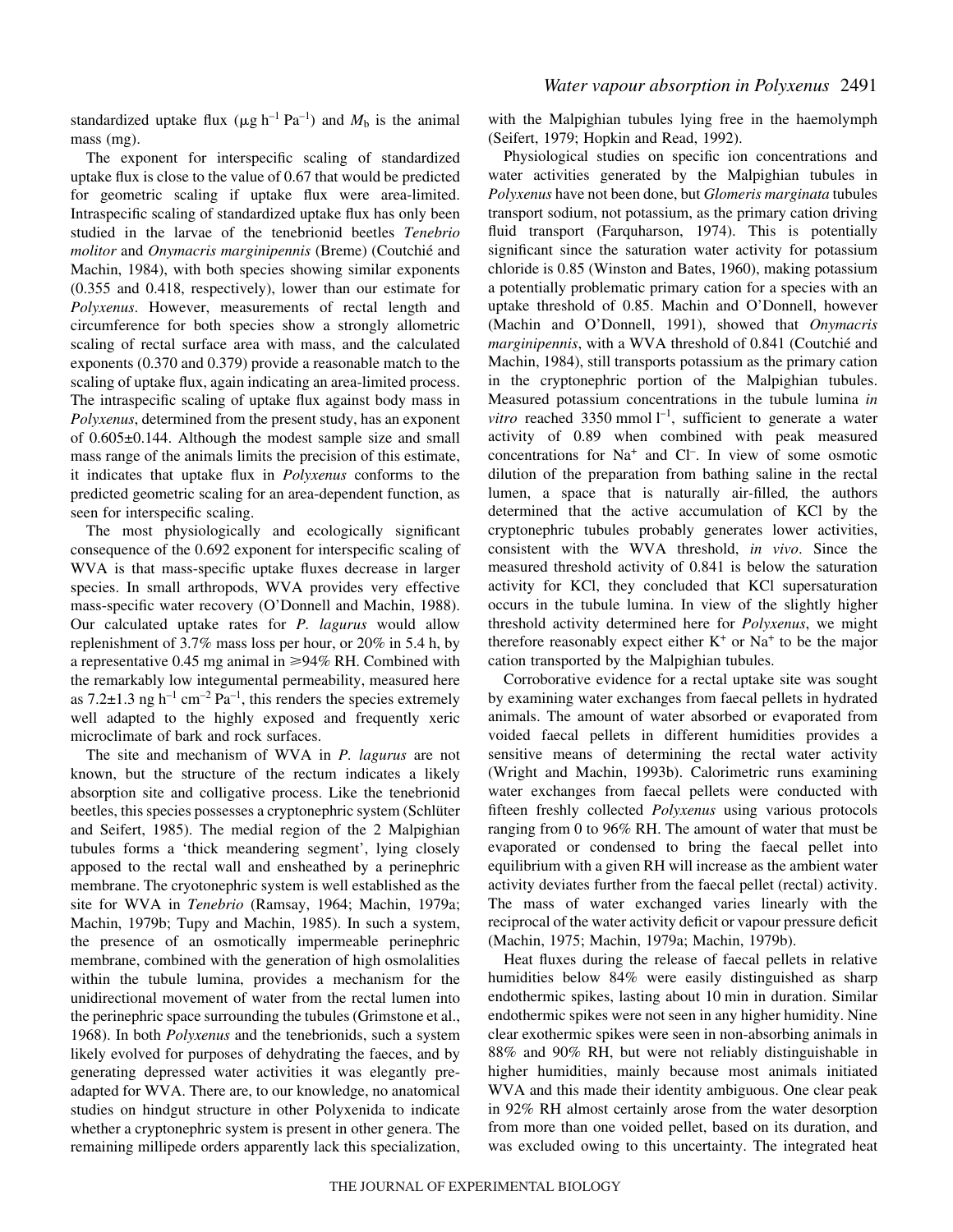# 2492 J. C. Wright and P. Westh

signal for each pellet was used to calculate the mass of water exchanged as described before. The results for all pellets are plotted in Fig. 3. Although variation in faecal pellet size will add variance to the data, the equilibrium vapour pressure deficit where no net water exchange occurs is independent of pellet size and well defined in the figure at 1/0.00218, equivalent to a water activity of 0.855. This indicates that the cryptonephric system functions to depress the rectal water activity to conserve water from the faeces, and the congruence of the activity values determined from faecal water exchange and the WVA sorption curve provides good experimental support for a rectal uptake site for WVA. This conclusion is further supported by the fact that faecal pellet spikes were not reliably distinguishable in the near-threshold humidities (84% and 86% RH), and were not resolved for some animals that nevertheless released faecal pellets into the calorimetric cell. If low rectal water activities are maintained for faecal dehydration, the initiation of WVA in above-threshold humidity would simply entail opening of the anal valves. This is consistent with the voluntary control over the onset and termination of WVA, and the simultaneous abrupt changes in water flux.

The saturation kinetics of the WVA sorption curve in *P. lagurus* shows that one or more components of the uptake mechanism become rate-limiting at high RH. This could involve the rate at which water can be delivered to the absorbing epithelium, or the rate at which absorbed water can be cleared from the cryptonephric system. While the diffusional supply of water vapour into the rectum may limit uptake rates in lower humidities and dictate the slope of the linear part of the sorption curve, it is unlikely to change significantly as a function of RH. We believe instead that the rate-limiting step lies within some component of the cryptonephric system. Studies of the cryptonephric system in tenebrionids (Machin, 1979b; O'Donnell and Machin, 1991; Machin and O'Donnell, 1991)



1/vapour pressure deficit (Pa)

Fig. 3. Graph showing the linear relationship between faecal pellet water exchange  $(\mu g)$  and the reciprocal of the vapour pressure deficit  $(kPa^{-1})$ . The least-squares regression line ( $r^2$ =0.755;  $N$ =31) is shown. The *x* intercept, at which faecal pellets show no net water exchange, is 0.00218, equivalent to a water activity of 0.855.

show that osmolalities increase in a radial direction from the rectal lumen *via* the perinephric space to the Malpighian tubule lumina in vapour-absorbing animals. During faecal dehydration, the radial gradient disappears, probably because the smaller water fluxes impose negligible dilution of the perinephric fluid (Machin, 1979b). In either absorption mode, the osmolality within the cryptonephric system falls steadily from posterior to anterior. This is consistent with the anterior movement of absorbed water into the haemolymph, with only a small fraction moving across the Malpighian tubule epithelia and into the tubule lumina. How water moves against the osmotic gradient between the perinephric space and the haemolymph is not known, but presents a likely rate-limiting step for net water recovery by any cryptonephric system. Possible rate-limiting parameters (e.g. osmotic water movements, tubule ion transport, or diffusion down a hydrostatic pressure gradient) are all temperature-sensitive and their relative importance may be clarified by studying the effects of temperature on the sorption kinetics.

#### **List of symbols and abbreviations**

| AF            | air flow                                          |
|---------------|---------------------------------------------------|
| $a_{w}$       | water activity (RH/100)                           |
| CEA           | critical equilibrium activity                     |
| CEH           | critical equilibrium humidity                     |
| $HF_{cell 2}$ | heat flux measured in cell 2                      |
| $HF_{met}$    | heat flux attributable to metabolism              |
| $HF_{w1}$     | heat flux attributable to water loss              |
| $HF_{WVA}$    | heat flux attributable to water vapour absorption |
| $J_{\rm WVA}$ | water vapour absorption flux                      |
| $M_{\rm h}$   | body mass                                         |
| RH            | relative humidity                                 |
| $RH_{ss}$     | steady-state relative humidity                    |
| s.e.m.        | standard error of the mean                        |
| SMR           | standard metabolic rate                           |
| $VD_{cell 1}$ | vapour density in cell 1                          |
| WVA           | water vapour absorption                           |

We extend thanks to the National Science Foundation (NSF Grant IBN 0111001), the Carlsberg Foundation and The Mellon Foundation for financial support, and Lars Hansen, Michael O'Donnell, Hans Ramløv for valuable discussions. We also thank two anonymous referees for helpful comments.

#### **References**

- **Appel, A. G.** (1988). Water relations and desiccation tolerance of migrating garden millipedes (Diplopoda: Paradoxsomatidae). *Environ. Entomol.* **17**, 463-466.
- **Arlian, L. G. and Veselica, M. M.** (1981). Effect of temperature on the equilibrium body water mass in the mite *Dermatophagoides farinae. Physiol. Zool.* **54**, 393-399.
- **Atkins, P. W. and de Paula, J.** (2002). *Atkins Physical Chemistry* (7th edn). Oxford: Oxford University Press.
- **Beckett, R. P.** (1995). Some aspects of the water relations of lichens from habitats of contrasting water status studied using thermocouple psychrometry. *Ann. Bot.* **76**, 211-217.

**Bernotat-Danielowski, S. and Knülle, W.** (1986). Ultrastructure of the rectal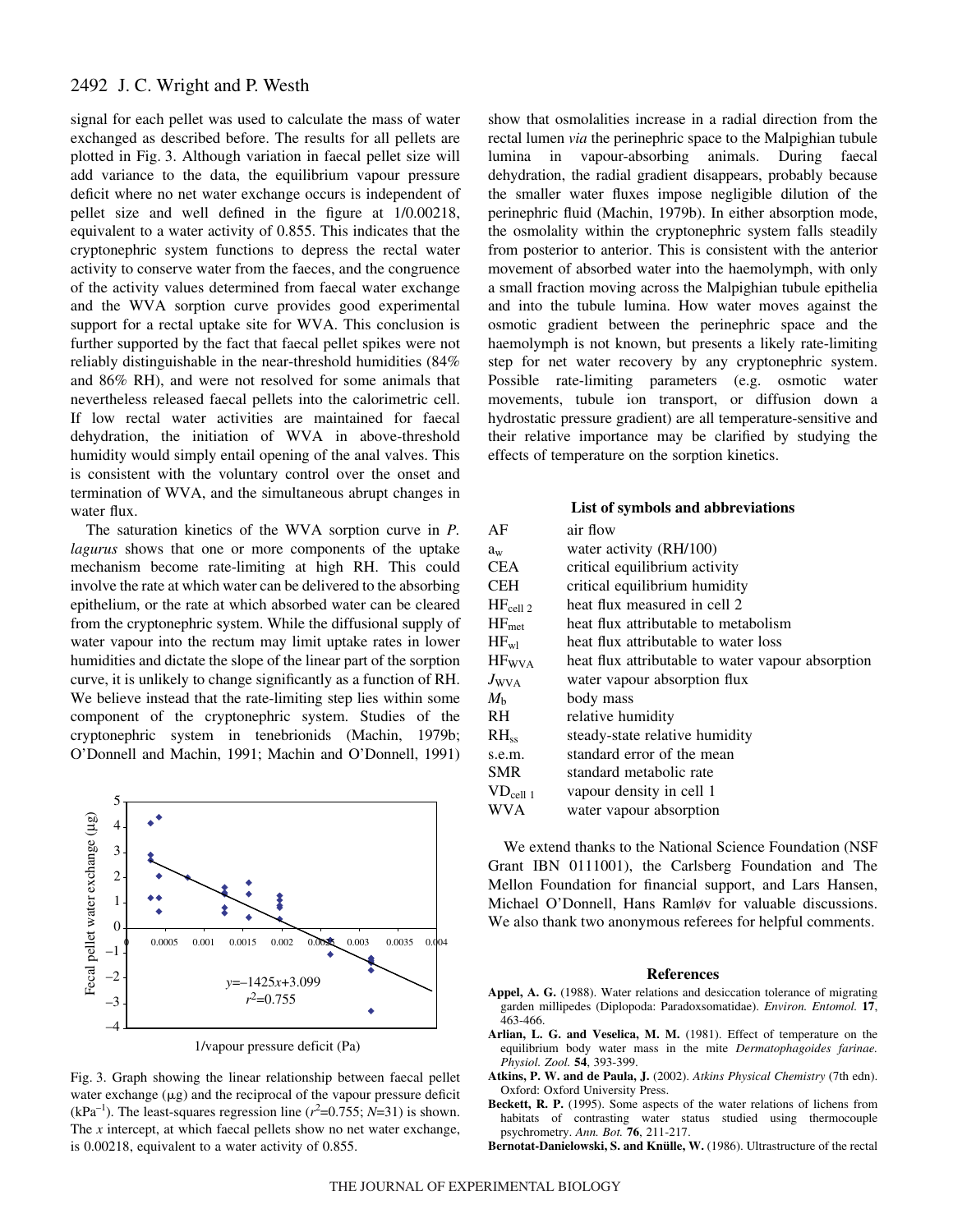sac, the site of water vapour uptake from the atmosphere in larvae of the oriental rat flea *Xenopsylla cheopsis. Tissue Cell* **18**, 437-455.

- **Coutchié, P. A. and Machin, J.** (1984). Allometry of water vapor absorption in two species of tenebrionid beetle laevae. *Am. J. Physiol.* **247**, 230-236.
- **Crawford, C. S.** (1972). Water relations in a desert millipede *Orthoporus ornatus* (Girard) (Spirostreptidae). *Comp. Biochem. Physiol.* **42A**, 521-535.
- **David, J.-F.** (1995). Seasonal abundance of millipedes in a mediterranean oak forest (Southern France). *Isr. J. Zool.* **41**, 23-31.
- **Edney, E. B.** (1966). Absorption of water vapour from unsaturated air by *Arenivaga* sp. (Polyphagidae, Dictyoptera). *Comp. Biochem. Physiol.* **19**, 387-408.
- **Edney, E. B.** (1977). *Water Balance in Land Arthropods*. Berlin: Springer-Verlag.
- **Eisenbeis, G. and Wichard, W.** (1987). *Atlas on the Biology of Soil Arthropods*. Berlin: Springer-Verlag.
- **Eisner, T., Eisner, M. and Deyrup, M.** (1996). Defense mechanisms of arthropods. I42. Millipede defense: use of detachable bristles to entangle ants. *Proc. Natl. Acad. Sci. USA* **93**, 10848-10851.
- **Enghoff, H.** (1976). Morphological comparison of bisexual and parthenogenetic *Polyxenus lagurus* (Diplopoda: Polyxenida) in Denmark and Southern Sweden with notes on taxonomy, distribution and ecology. *Entomol. Meddeldser* **44**, 161-182.
- **Farquharson, P. A.** (1974). A study of the Malpighian tubules of the millipede *Glomeris marginata* (Villers). II. The effect of variations in osmotic pressure and sodium and potassium concentrations on fluid production. *J. Exp. Biol.* **60**, 29-39.<br>**aede, K.** (1989).
- **Gaede, K.** (1989). Vergleichende untersuchungen zur wasserdampfsorptionsfähigkeit bei insekten und milben unter besonderer berüchsichtigung der merostigmata. PhD thesis, Free University of Berlin, Germany.
- **Gaede, K.** (1991). Aktive aufnahme von wasserdampf aus ungesättigter atmosphäre bei arthropoden: sorptionkinetiken. *Zool. Jahrb. Abt. Allg. Zool. Physiol. Tierre* **95**, 135-171.
- **Gaede, K. and Knülle, W.** (1997). On the mechanism of water vapour sorption from unsaturated atmospheres by ticks. *J. Exp. Biol.* **200**, 1491- 1498.
- **Gaede, K. and Knülle, W.** (2000). Absorption of water vapour from unsaturated atmosphere and its ecological significance in mesostigmatic mites. *Entomol. Exp. Appl.* **94**, 111-121.
- **Greenspan, L.** (1977). Humidity fixed points of binary saturated aqueous solutions. *J. Res. Nat. Bur. Stand. Sect. A* **81**, 89-96.
- **Grimstone, A. V., Mullinger, A. M. and Ramsay, J. A.** (1968). Further studies on the rectal complex of the mealworm *Tenebrio molitor*, L. (Coleoptera, Tenebrionidae). *Philos. Trans. R. Soc. Lond. B Biol. Sci.* **253**, 334-382.
- **Hadley, N. F.** (1994). *Water Relation of Terrestrial Arthropods.* San Diego: Academic Press.
- **Hansen, L. L., Ramlov, H. and Westh, P.** (2004). Metabolic activity and water vapour absorption in the mealworm *Tenebrio molitor* L. (Coleoptera, Tenebrionidae): real-time measurements by two-channel microcalorimetry. *J. Exp. Biol.* **207**, 545-552.
- **Hansen, L. L., Westh, P., Wright, J. C. and Ramlov, H.** (2006). Simultaneous and real-time measurements of metabolic activity, water exchange, and  $CO_2$  production rate  $(V_{CO2})$  in the mealworm *Tenebrio molitor* L (Coleoptera, Tenebrionidae). *J. Insect Physiol.* **52**, 291-299.
- **Holdgate, M. W. and Seal, M.** (1956). The epicuticular wax layers of the pupa of *Tenebrio molitor* L. *J. Exp. Biol.* **33**, 82-106.
- **Hopkin, S. P. and Read, H. J.** (1992). *The Biology of Millipedes*. Oxford: Oxford University Press.
- **Knülle, W.** (1984). Water uptake in mites and insects: an ecophysiological and evolutionary perspective. *Acarology* **6**, 71-82.
- **Knülle, W. and Rudolph, D.** (1983). Humidity relationships and water balance of ticks. In *Physiology of Ticks* (ed. F. D. Obenchain and R. Galun). pp. 433-470. Oxford: Pergamon Press.
- **Knülle, W. and Spadafora, R. R.** (1970). Occurrence of water vapour sorption from the atmosphere in larvae of some stored-product beetles. *J. Econ. Entomol.* **63**, 1069-1070.
- **Knülle, W. and Wharton, G. W.** (1964). Equilibrium humidities in arthropods and their ecological significance. *Acarologia* **6**, 299-306.
- **Kraiss-Gothe, A., Kalvelage, H. and Gothe, R.** (1989). Inverstigation into the critical equilibrium humidity, active atmospheric water absorption and water content of *Rhipicephalus evertsi mimeticus. Exp. Appl. Acarol.* **7**, 131-141.
- **Kranner, I., Zorn, M., Tuck, B., Wornick, J., Beckett, R. P. and Batik, F.** (2003). Biochemical traits of lichens differing in relative desiccation tolerance. *New Phytol.* **160**, 167-176.
- **Lees, A. D.** (1946). Water balance in *Ixodes ricinus* L. and certain other species of ticks. *Parasitology* **37**, 1-20.
- **Lees, A. D.** (1948). Passive and active water exchange through the cuticle of ticks. *Discuss. Faraday Soc.* **3**, 187-192.
- **Machin, J.** (1975). Water balance in *Tenebrio molitor*, L. larvae; the effect of atmospheric water absorption. *J. Comp. Physiol. B* **101**, 121-132.
- **Machin, J.** (1976). Passive exchanges during water vapour absorption in mealworms (*Tenebrio molitor*): a new approach to studying the phenomenon. *J. Exp. Biol.* **65**, 603-615.
- **Machin, J.** (1979a). Atmosphereric water absorption in arthropods. *Adv. Insect Physiol.* **14**, 1-48.
- **Machin, J.** (1979b). Compartmental osmotic pressures in the rectal complex of *Tenebrio* larvae: evidence for a single tubular pumping site. *J. Exp. Biol.* **82**, 123-137.
- **Machin, J.** (1983). Water vapour absorption in insects. *Am. J. Physiol.* **244**, R187-R192.
- **Machin, J. and O'Donnell, M. J.** (1991). Rectal complex ion activities and electrochemical gradients in larvae of the desert beetle, *Onymacris*: comparisons with *Tenebrio*. *J. Insect Physiol.* **37**, 829-838.
- **Machin, J., O'Donnell, M. J. and Coutchié, P. A.** (1982). Mechanisms of water vapor absorption in insects. *J. Exp. Zool.* **222**, 309-320.
- **Meyer, E. and Eisenbeis, G.** (1985). Water relations in millipedes from some Alpine habitat types (Central Alps, Tyrol) (Diplopoda). *Bijdr. Dierkunde* **55**, 131-142.
- **Neuhaus, G., Siebler, H. and Thurm, U.** (1978). Ein zur aufnahm atmosphärischen wassers befähigtes organ (Analsak von *Lepisma*). *Verh. Dtsch. Zool. Ges.* **71**, 295.
- **Nguyen Duy-Jacquemin, M. and Geoffroy, J.-J.** (2003). A revised comprehensive checklist, relational database, and taxonomic system of reference for the bristly millipedes of the world (Diplopoda, Polyxenida). *Afr. Invertebr*. **44**, 89-101.
- **Noble-Nesbitt, J.** (1969). Water balance in the firebrat *Thermobia domestica* (Packard). Exchanges of water with the atmosphere. *J. Exp. Biol.* **50**, 745- 769.
- **Noble-Nesbitt, J.** (1970a). Water uptake from subsaturated atmospheres: Its site in insects. *Nature* **225**, 753-754.
- **Noble-Nesbitt, J.** (1970b). Water exchanges in the firebrat *Thermobia domestica* (Packard). The site of uptake of water from the atmosphere. *J. Exp. Biol.* **52**, 193-200.
- **Noble-Nesbitt, J.** (1975). Reversible arrest of uptake of water from subsaturated atmospheres by the firebrat *Thermobia domestica* (Packard). *J. Exp. Biol.* **62**, 657-669.
- **O'Donnell, M. J.** (1977). Site of water vapor absorption in the desert cockroach *Arenivaga investigata. Proc. Natl. Acad. Sci. USA* **74**, 1757-1760.
- **O'Donnell, M. J.** (1981a). Fluid movements during water vapour absorption by the desert burrowing cockroach *Arenivaga investigata. J. Insect Physiol.* **27**, 877-887.
- **O'Donnell, M. J.** (1981b). Frontal bodies: novel structures involved in water vapour absorption by the desert burrowing cockroach, *Arenivaga investigata. Tissue Cell* **13**, 541-555.
- **O'Donnell, M. J.** (1982a). Water vapour absorption by the desert burrowing cockroach: evidence against a solute-dependent mechanism. *J. Exp. Biol.* **96**, 251-262.
- **O'Donnell, M. J.** (1982b). Hydrophilic cuticle: the basis for water vapour absorption by the desert burrowing cockroach, *Arenivaga investigata. J. Exp. Biol.* **99**, 43-60.
- **O'Donnell, M. J. and Machin, J.** (1988). Water vapor absorption in terrestrial organisms. In *Advances in Comparative and Environmental Physiology.* Vol. 2 (ed. R. Gilles), pp 47-107. Berlin: Springer Verlag.
- **O'Donnell, M. J. and Machin, J.** (1991). Ion activities and electrochemical gradients in the mealworm rectal complex. *J. Exp. Biol.* **155**, 375-402.
- **Ramsay, J. A.** (1964). The rectal complex of the mealworm *Tenebrio molitor*, L (Coleoptera, Tenebrionidae). *Philos. Trans. R. Soc. Lond. A* **248**, 280-313.
- **Rudolph, D.** (1982). Occurrence, properties and biological implications of the active uptake of water vapour from the atmosphere in Psocoptera. *J. Insect Physiol.* **28**, 111-121.
- **Rudolph, D.** (1983). The water vapour uptake system of the Phthiraptera. *J. Insect Physiol.* **29**, 15-25.
- **Rudolph, D. and Knülle, W.** (1974). Site and mechanism of water vapour uptake from the atmosphere in ixodid ticks. *Nature* **249**, 84.
- **Rudolph, D. and Knülle, W.** (1978). Uptake of water vapour from the air: process, site and mechanism in ticks. In *Comparative Physiology: Water, Ions and Fluid Mechanics* (ed. K. Schmidt-Nielsen, L. Bolis and S. H. P. Maddrell), pp. 97-113. Cambridge: Cambridge University Press.